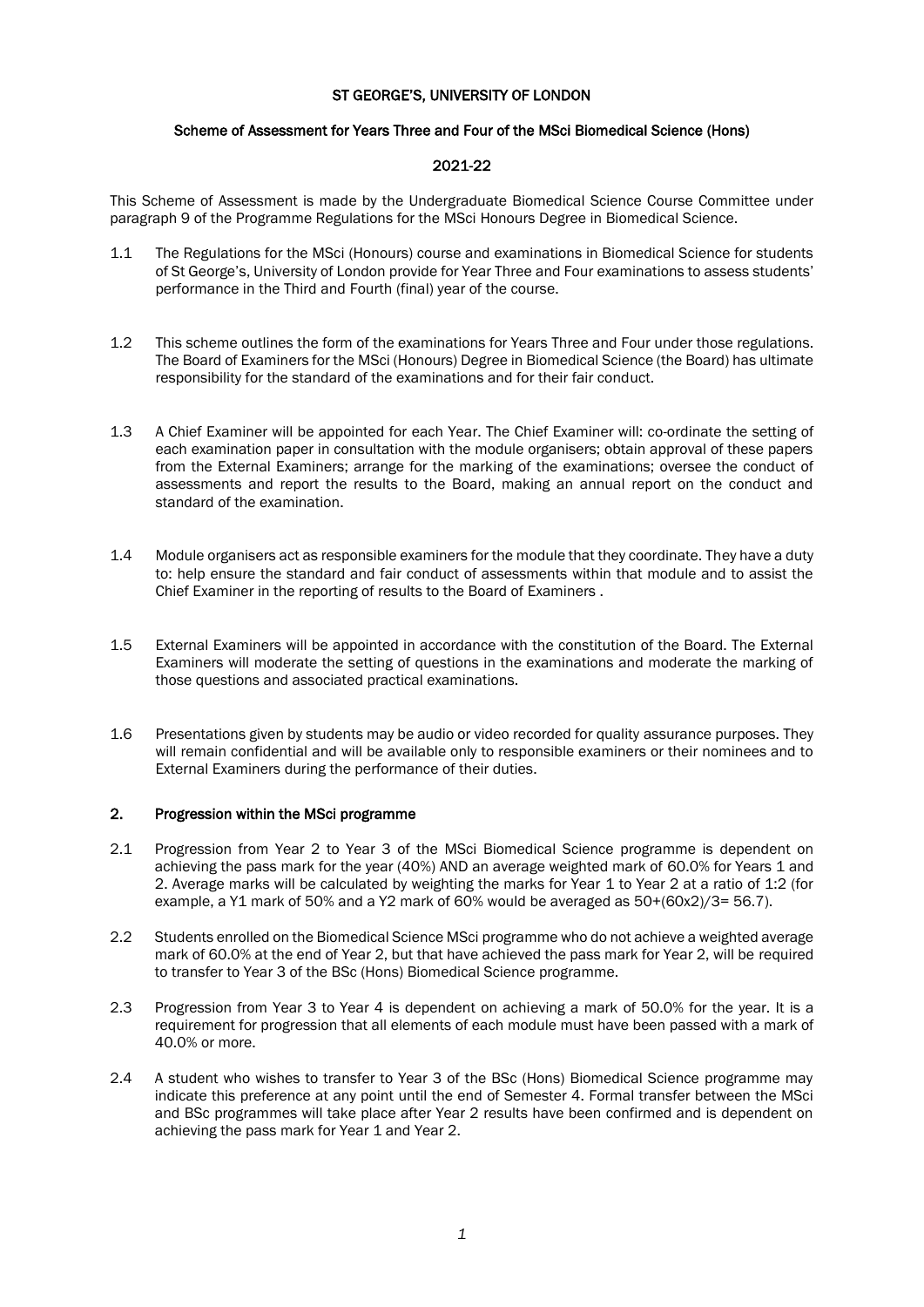# 3. Structure of Year 3 and 4 Examinations

- 3.1 In Year 3 students will be examined by in-course assessment during each semester in the selected, taught modules that form part of that semester. These examinations may include essays, oral presentations, poster presentations, practical tests or critical reviews.
- 3.2 In addition, selected taught modules are examined by final exams in April/May. Each module will set a paper of not more than three hours duration that will concentrate on topics taught during that module as well as looking for evidence of further integration of scientific information, wider reading and critical analysis. The paper may include short-answer questions, long-answer questions and essay questions. External Examiners will moderate the questions.
- 3.3 Overall marks for Year 3 will be assigned according to the following system:

| <b>YEAR 3</b>              |                                                                |                                            |                        |
|----------------------------|----------------------------------------------------------------|--------------------------------------------|------------------------|
|                            | <b>Biomedical Research Techniques</b>                          | ICA and final paper                        | 15 credits             |
| Required<br>modules        | Experimental Design & Data Analysis                            | ICA and final paper                        | 15 credits             |
|                            | <b>Structured Research Project</b>                             | ICA and final paper                        | 15 credits             |
| Selected taught<br>pathway | In-course assessment for selected taught<br>modules on pathway | In-Semester, Format<br>dependent on module | Total of 75<br>credits |
|                            | End of Year examinations                                       | Written examination                        |                        |

- 3.4 In Year 4 students will be examined by an assignment in the form of a research proposal, by poster presentation, and an in-course (project supervisor) assessment.
- 3.5 In addition, students will submit a dissertation of between 10,000-12,000 words.
- 3.6 Overall marks for Year 4 will be assigned according to the following system:

| YEAR 4       |                         |                                                               |                |
|--------------|-------------------------|---------------------------------------------------------------|----------------|
| Semester 7   | Research Proposal       | In-course assessment                                          | 15 credits     |
| Semester 7-8 | <b>Research Project</b> | Dissertation, Poster<br>Presentation, In-course<br>assessment | 105<br>credits |

## 4. Instructions to Markers

## 4.1 Marking of Examinations

- 4.1.1 To pass Year 3, a candidate must achieve a final weighted average mark of 40.0 or more from modules totalling 120 credits, all at the final year honours degree level. It is a requirement that all elements of summative assessment within each module shall also be passed (40.0% or more). No compensation between elements of assessment is permitted.
- 4.1.2 To pass Year 4, an overall mark of 50.0% or more must be achieved. A module mark of at least 50.0% must be achieved in each module. It is a requirement that all elements of assessment shall be passed.
- 4.1.3 Written assessments, whether conducted under supervised or unsupervised conditions, shall be marked in detail by one Internal Examiner or Assessor, with at least one other Internal Examiner or Assessor having an overview of the work submitted for assessment.
- 4.1.4 Each component of the examination (ie each question of the written paper and in-course assessment) should be marked on a percentage scale. The table below is a generic description of the criteria used in marking written assignments within examinations and in-course assessments. Specific guidance and descriptions outlining the criteria for marking in-course assessments, assignments and practical work may be provided separately within modules.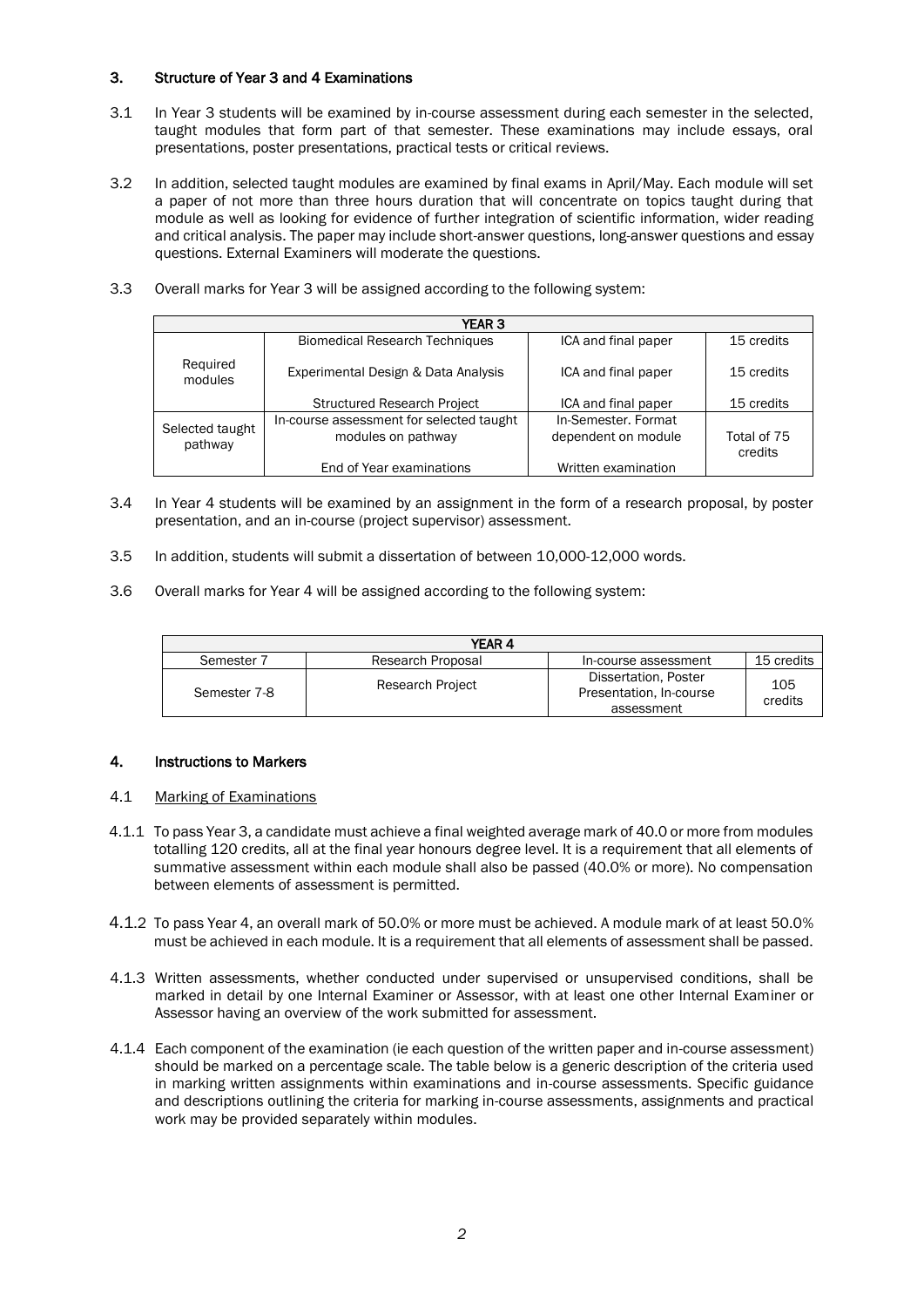| Mark $(%)$ | Degree<br>Equivalent      | Notes to examiners marking individual pieces of work                                                                                                                                                                                                                                       |
|------------|---------------------------|--------------------------------------------------------------------------------------------------------------------------------------------------------------------------------------------------------------------------------------------------------------------------------------------|
| $90 - 100$ | 1st                       | Well organised and well-expressed answer which is outstanding in all criteria.<br>Demonstrates clear understanding, evidence of independent study and critical<br>evaluation. Covers all aspects of the subject that could reasonably be expected,<br>accurately and in sufficient detail. |
| $80 - 89$  | 1st                       | Well organised and well-expressed answer which shows excellent understanding,<br>evidence of independent study and critical evaluation. Covers all aspects of the<br>subject that could reasonably be expected, accurately and in sufficient detail.                                       |
| $70 - 79$  | 1st                       | Well organised and well-expressed answer which shows very good understanding, and<br>evidence of independent study or critical evaluation. Covers all major aspects of the<br>subject that could reasonably be expected, accurately and in sufficient detail.                              |
| $60 - 69$  | 2i                        | Generally well organised and well expressed answer which shows good<br>understanding. Covers all, or almost all, major aspects of the subject accurately and<br>in sufficient detail.                                                                                                      |
| $50 - 59$  | 2ii                       | Broadly accurate answer covering most of the major aspects of the subject. Lacks<br>some details or contains some errors or is not sufficiently well constructed or argued<br>for a 2i.                                                                                                    |
| $40 - 49$  | 3rd                       | Incomplete coverage of the subject.<br>Important errors or omissions, or poor<br>presentation.                                                                                                                                                                                             |
| $35 - 39$  | <b>Borderline</b><br>fail | Very limited answer. Small amount of correct relevant material presented adequately,<br>or more relevant points but presented poorly.                                                                                                                                                      |
| $21 - 34$  | Fail                      | Very poor attempt to answer the question, or insufficient correct material, or very poor<br>expression of material. The higher marks in the range should reflect either more<br>relevant points or better presentation.                                                                    |
| $0 - 20$   | Fail                      | No, or almost no, relevant material. If no answer or totally irrelevant, give 0; if one or<br>two points related in any way to the question, give up to 10; if one or two relevant<br>points, give 10-20.                                                                                  |

- 4.2 Late submission of in-course work (without prior agreed special arrangement)
	- (a) For any in-course element *except for the research project report*, where a candidate is absent or fails to submit assessed work by the stipulated date the examiners shall award zero marks. Incourse assessments that have been submitted after the deadline will be marked as normal, whenever this is possible. Marks and feedback should be returned to the student and any mark deduction will normally be carried out by the Chair of the Board at the time of final assembly of marks.
	- (b) *For research project reports* submitted late, 5% of the total marks available will be deducted for each day (or part of 24 hours) that the deadline is exceeded up to a maximum of 25% per week; there is no limit to this penalty and the mark remaining may reach zero. This deduction will normally be carried out by the Chair of the Board at the time of final assembly of marks.

## 4.3 Word limit policy

- (a) Students who exceed the prescribed word limit will have their work marked but markers *will stop marking when the word count exceeds the maximum word count set* for that assignment. Markers will indicate on the text the point at which the limit is reached which is, by definition, where they have stopped marking. Hence, any words written beyond the stipulated limit will not be read by the examiners; no marks will be awarded and no feedback provided for any text beyond the prescribed limit. Although a formal penalty is not applied, a mark will be awarded only for the content up to this point.
- (b) Assignments which are below the word limit set for an assignment will not attract a specific penalty.

## 5. Instructions to Board of Examiners: Calculation of Marks in Years 3 and 4

5.1 Averaging the course module marks for each candidate

The Chair of the Board of Examiners will average course module marks, calculated to one decimal place. Modules are weighted according to credits. In Year 3, three MSci-specific modules are awarded 15 credits each, and a further 75 credits are made up from a combination of 15-credit and 30-credit selected, taught modules.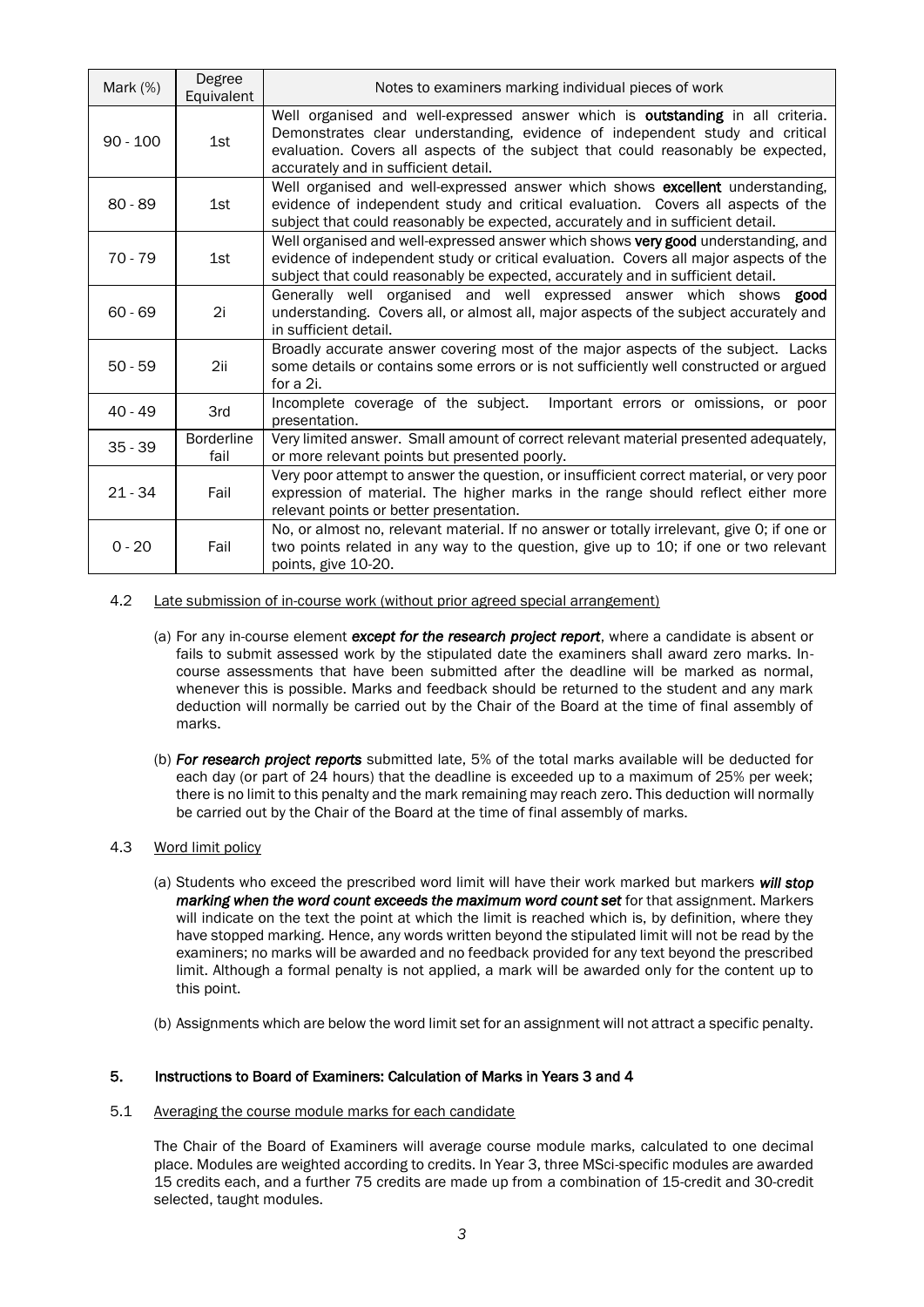## Year 3 mark

Mark for each 15-credit taught module x 15, divided by 120

+ Mark for each 30-credit taught module x 30, divided by 120

The weighted Year 3 mark will be calculated to the nearest integer, rounding up or down as appropriate.

### Year 4 mark

Mark for Research Methods module x 15, divided by 120 +

Mark for Research Project dissertation x 105, divided by 120

#### 5.2 Overall class of Honours

To calculate an overall degree result and classification, the Year 4 mark is weighted by multiplying by 0.4 and then added to the weighted Year 3 mark (multiplied by 0.3), the weighted Year 2 mark (multiplied by 0.2) and the weighted Year 1 mark (multiplied by 0.1). The final weighted average is calculated to the nearest integer, rounding up or down as appropriate.

To be awarded a MSci (Hons) Biomedical Science degree, a candidate must achieve a final weighted average mark of 50 or more from modules totalling 120 credits (all at the Year 4 level), and have no module mark less than 50.00.

| <b>Final Weighted</b><br>Average | <b>Class of Honours</b> |
|----------------------------------|-------------------------|
| 70-100                           | 1st                     |
| 60-69                            | 2i                      |
| 50-59                            | 2ii                     |
|                                  | Fail                    |

Candidates shall normally stay in the class indicated by their final weighted average. They can only be moved up if they fall into the borderline category defined below.

5.3 Definition of borderline category:

### Criteria for automatic promotion of degree classification

Students who achieve BOTH of the following two requirements will automatically be promoted to the next highest degree classification. Students will be identified by the Chair of the Board of Examiners and approved by the exam board.

| <b>Boundary</b> | Final Weighted<br>Average | Year 4 project module with the<br>following marks: |
|-----------------|---------------------------|----------------------------------------------------|
| 1st/2i          | 69                        | $\geq 69.00$                                       |
| 2i/2ii          | 59                        | $\geq 59.00$                                       |

### 5.4 Degree Title

The title of the degree shall be MSci in Biomedical Science.

### 5.5 Re-entry to Assessment (re-sit)

- 5.5.1 Candidates who fail to meet the criteria for passing Year 3 will be permitted to re-enter for the relevant assessment(s) on one further occasion, usually at the next available opportunity, although the Board of Examiners may require that a student defer such re-entry. All examination periods are subject to change. A candidate who resits elements of assessment is required to achieve a final mark of at least 40.0 in each element. The final resit mark for an element of assessment will be capped at 40.0 and combined with marks from elements that were passed at first attempt to determine the candidate's overall mark for the year.
- 5.5.2 Candidates who fail to meet the criteria for achieving a degree classification will be permitted to reenter for the relevant assessment(s) on one further occasion, usually at the next available opportunity,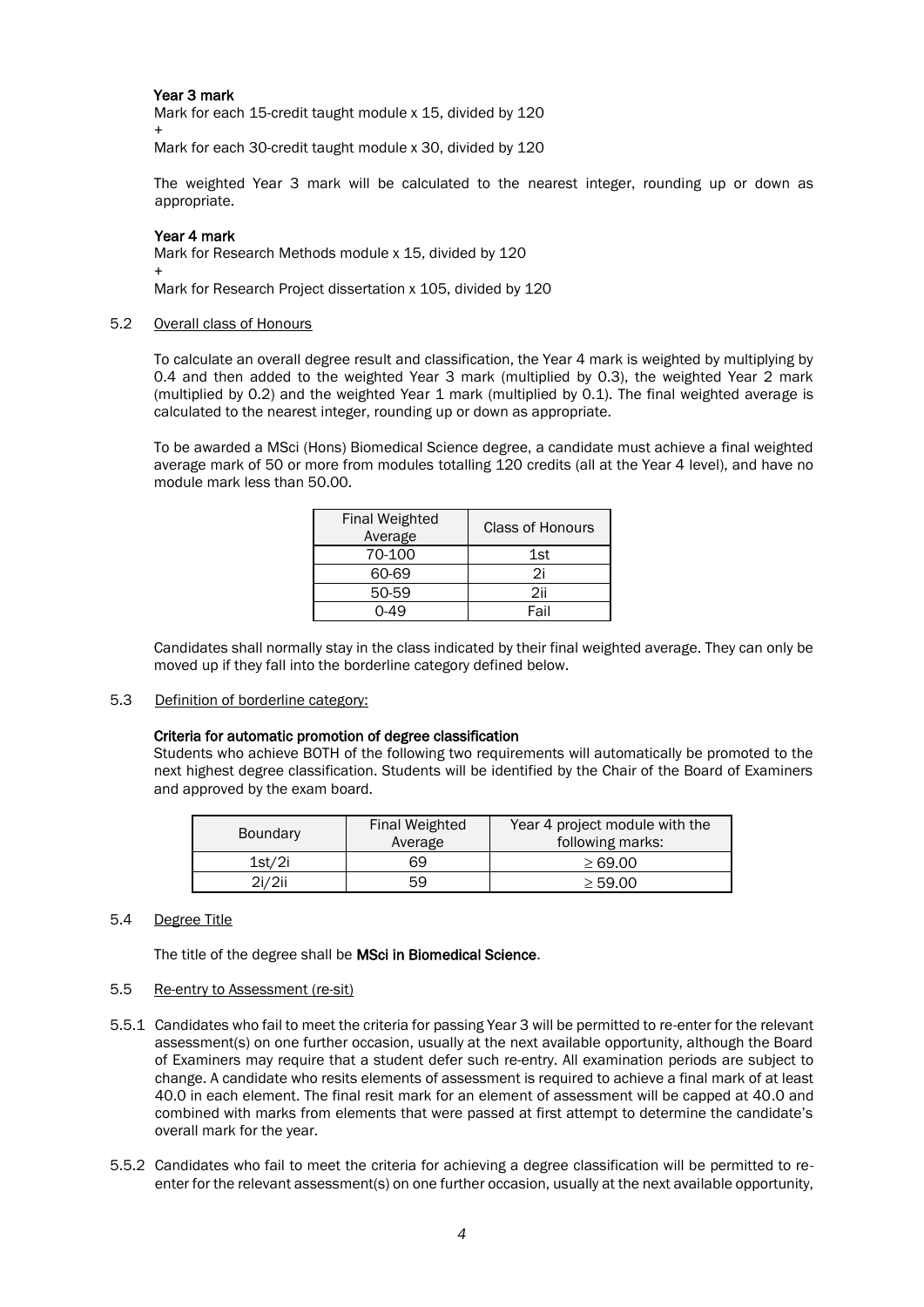although the Board of Examiners may require that a student defer such re-entry. All examination periods are subject to change. A candidate resitting modules is required to achieve a final mark of at least 50.0 in each module. The final resit mark for a module will be capped at the pass mark (50.0%) and combined with marks from modules that were passed at first attempt to determine the candidate's overall class of honours as described in Section 5.1 and 5.2

- 5.5.3 A candidate who has not passed all required assessments following one re-sit attempt, will be eligible to be considered for a discretionary third attempt at failed assessments, in accordance with the *Procedure for consideration for a final discretionary attempt at an assessment*, as approved by Senate. Under this procedure, Boards of Examiners will have the authority to approve a discretionary third attempt if a candidate meets programme-specific fast-track criteria. For candidates who do not satisfy the programme-specific fast-track criteria, a Discretionary Panel of Senate will consider the student's application for a discretionary third attempt. Detailed information about process and timescales is published on the Student Affairs section of the Website.
- 5.5.4 To be considered for a discretionary, third attempt at Year 3 assessments by the fast-track process, students must have no more than TWO modules with an overall mark below 40.0%.
- 5.5.5 The offer of a discretionary, third attempt at an assessment by the fast-track process shall be conditional upon evidence of engagement by the student. Specifically, the student must confirm acceptance of the offer (in writing) within 5 working days of notification.
- 5.5.6 For Year 4 MSci students, a Discretionary Panel of Senate will consider the student's application for a discretionary third attempt. Detailed information about process and timescales is published on the Student Affairs section of the Portal.
- 5.5.7 A student will be permitted to undertake a discretionary third attempt at assessments on only ONE occasion during the Biomedical Science programme.
- 5.5.8 A student who has failed an assessment shall be permitted to have that attempt discounted where the Board of Examiners are satisfied that one or more of the following conditions have been met:
	- I. The result was affected by an administrative error
	- II. The assessment was not conducted in accordance with the Scheme, Regulations and approved procedures of St George's
	- III. The student's performance had been adversely affected by illness or other relevant factors which either the student had, for good reason, been unable to make known to the Mitigating Circumstances Panel at the appropriate time in accordance with General Regulation 10.4, or which the Mitigating Circumstances Panel had failed properly to take into account

## 6. Alternative exit awards

- 6.1 An intermediate award shall only be given to students who cease to be registered on the Biomedical Science MSci or BSc (Hons) Biomedical Science programmes (that is to say, it is an exit qualification, not a qualification that students will obtain en route to the MSci (Hons) Biomedical Science, BSc (Hons) Science of Biomedicine or BSc (Hons) Biomedical Science award).
- 6.2 Students who have successfully completed Year One of the BSc (Hons) Biomedical Science programme shall be eligible for the SGUL award of Undergraduate Certificate in Biomedical Science.
- 6.3 Students who have successfully completed Years One and Two of the BSc (Hons) Biomedical Science programme shall be eligible for the SGUL award of Undergraduate Diploma in Biomedical Science.
- 6.4 Students who have successfully completed Years 1, 2 and 3 of the MSci Biomedical Science programme shall be eligible for the SGUL award of BSc (Hons) Science of Biomedicine. The IBMS will not accredit this degree.
- 6.4.1 Calculation of Year 3 mark: BSc Hons "Exit Velocity" Enhancement BSc degree awards are to be calculated using a 15-credit enhancement for each student's highest, overall module mark at Level 6.

Mark for each 15-credit taught modules x 15, divided by 135 +

*5*